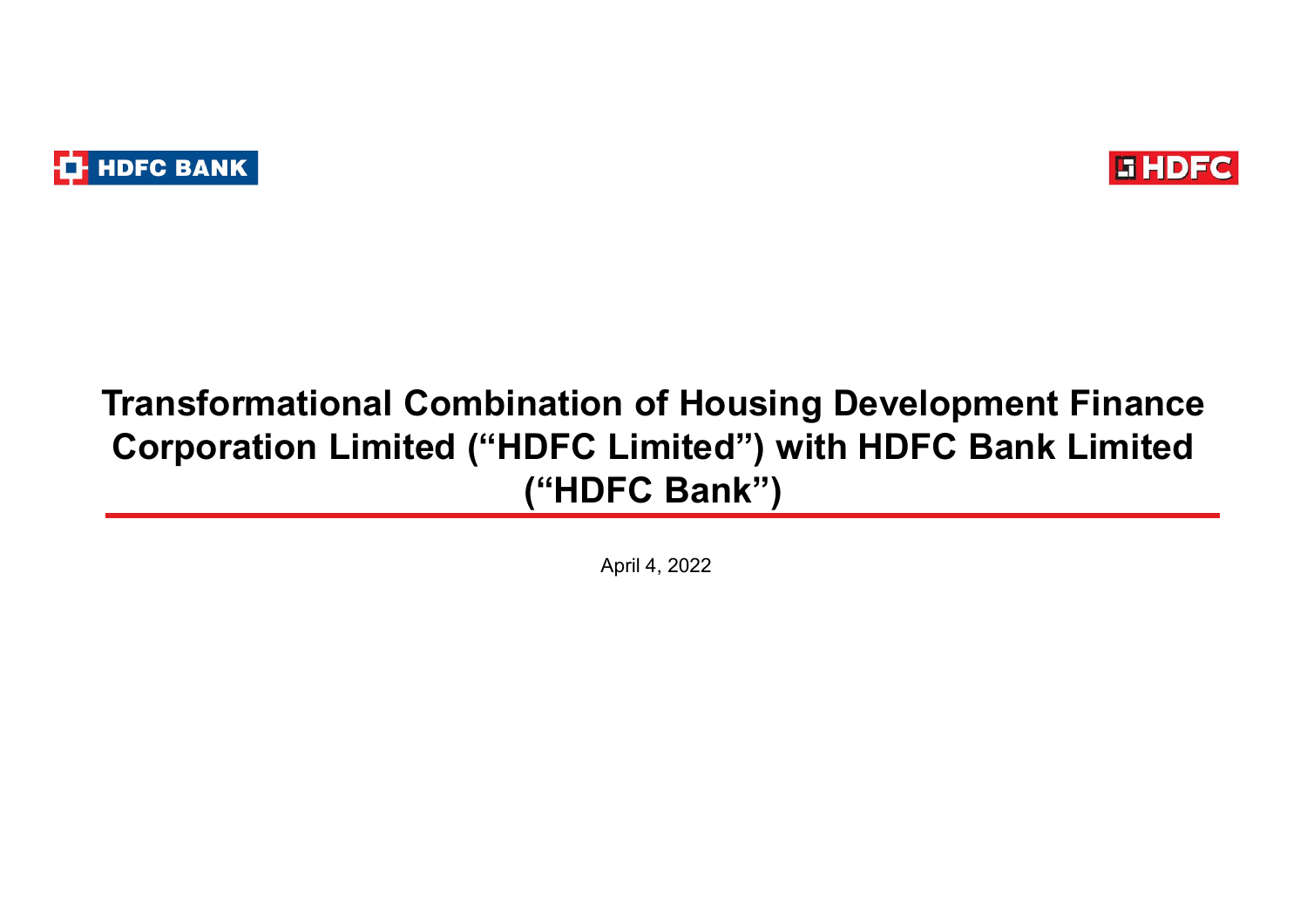#### Legal Disclaimer

solicitation and tender offer rules.

Classification - Confidential<br>-CONSIDENT COURSES<br>The transmission method of the substitution of the substitution of the substitution of the substitution of the<br>Method in the substitution of the substitution of the substitu Classification - Confidential<br>To be signed off by<br>The transition relate is securities and infilm company and in proceed to be effected by means of a Scheme of Arrangement under Main law. A transaction effected by means of Cassification - Confidential<br>-<br>- Cassimation in the state of the company and is proposed to to distribute the state of Amagement case in the Manuscript of the Scheme of Amagement is related to the proposed for the confiden requlations of the SEC promulgated thereunder (the "Securities Act") or the securities law of any state or other jurisdiction, and are being offered and sold in reliance on certain exemptions from registration under the Se  $\textbf{C9a1 Disc} \textbf{E1} \textbf{S2} \textbf{C3} \textbf{C4} \textbf{D1} \textbf{S3} \textbf{C4} \textbf{D2} \textbf{C5} \textbf{C6} \textbf{C7} \textbf{C8} \textbf{C8} \textbf{D9} \textbf{C9} \textbf{C8} \textbf{D1} \textbf{C8} \textbf{D2} \textbf{C9} \textbf{D3} \textbf{D4} \textbf{D5} \textbf{D6} \textbf{D7} \textbf{D8} \textbf{D8} \textbf{D9} \textbf{D9} \textbf{D9}$ registration requirements of the Securities Act is available. competent jurisdiction in India provides the basis for the Transaction Securities to be issued without registration under the Securities Act, in reliance on the exemption from the registration requirements of the Securities Act provided by Section 3(a)(10). The transaction is subject to disclosure requirements of a foreign country that are different from those of the United States. Financial statements included in this presentation, if any, have been prepared in accordance with foreign accounting standards that may  $\label{f:2} \begin{minipage}[t]{0.9cm} \begin{minipage}[t]{0.9cm} \begin{minipage}[t]{0.9cm} \begin{minipage}[t]{0.9cm} \begin{minipage}[t]{0.9cm} \begin{minipage}[t]{0.9cm} \begin{minipage}[t]{0.9cm} \begin{minipage}[t]{0.9cm} \begin{minipage}[t]{0.9cm} \begin{minipage}[t]{0.9cm} \begin{minipage}[t]{0.9cm} \begin{minipage}[t]{0.9cm} \begin{minipage}[t]{0.9cm} \begin{minipage}[t]{0.9cm} \begin{minipage}[t]{0.9cm} \begin{$ 

The Transaction Securities are anticipated to be issued in reliance upon the exemption from registration requirement of the Securities Act provided by Section 3(a)(10) thereof and applicable exemptions under state securiti

its officers and directors may be residents of a foreign country. You may not be able to sue a foreign company or its officers or directors in a foreign count for violations of the U.S. securities laws. It may be difficult subject themselves to a U.S. court's judgment.

The information contained in this presentation is provided by HDFC Bank Limited and HDFC Limited (together, the "Parties") to you solely for reference. Although care has been taken to ensure that the information in this pr opinions expressed are fair and reasonable, the information is subiect to change without notice, has not been independently verified and neither its accuracy nor completeness is quaranteed. No representation, warranty, qua implied) is made as to, and no reliance should be placed on, the accuracy, completeness or correctness of any information, including any projections, estimates, targets and opinions, contained herein, and accordingly, none representatives or any of their directors or officers assume any responsibility or liability for, the accuracy or completeness of, or any errors or omissions in, any information or opinions contained herein. The statements at the date as of which they are made, and the Parties expressly disclaim any obligation or undertaking to supplement, amend or disseminate any undates or revisions to any statements contained herein to reflect any change circumstances on which any such statements are based. By preparing this presentation, none of the Parties, their Boards or management, or their respective advisers undertake any obligation to provide the recipient with acc to update this presentation or any additional information or to correct any inaccuracies in any such information which may become apparent. Past performance information in this presentation should not be relied upon as an The book and the state of the state of the State of the State of the State of the state of the state of the state of the State of the State of the State of the State of the State of the State of the State of the State of officers and information currently available with them, including with respect to the consolidated results of operations and financial condition, and future events and plans of the Parties, including with respect to the pr statements can be recognized by the use of words such as "expects", "plans", "will", "estimates", "intends" or words of similar meaning. Such forward-looking statements are not guarantees of future performance and developm The teacher is a standard of the company of a property of a distribution of the company of the standard and probabilities of the company in the standard of the standard and the company of the standard of the standard of th To know the section of the towards of the section of the section of the section of the section of the section of the section of the section of the section of the section of the section of the section of the section of the the additional 3 months for which the approximation has been made. are marked a consider the state of the state of the state of the state of the state of the state of the state of the state of the state of the state of the state of the state of the state of the state of the state of the The total computer in the properties are a most of the computer in the state of the state of the state of the state of the state of the state of the state of the state of the state of the state of the state of the state o symbolic symbolic in the basis of the state in the symbolic interest of the symbolic interest in the symbolic symbolic symbolic symbolic symbolic symbolic symbolic symbolic symbolic symbolic symbolic symbolic symbolic sym rection rations of the source of a state, income care are expected in rection and the source of the source of the source of the source of the source of the source of the source of the source of the source of the source of

courts in India, and no other courts, shall have jurisdiction over the same.

exemption from, or in a transaction not subject to, such registration requirements. The Transaction Securities are anticipated to be delivered in reliance upon an available exemption from such registration requirements pur

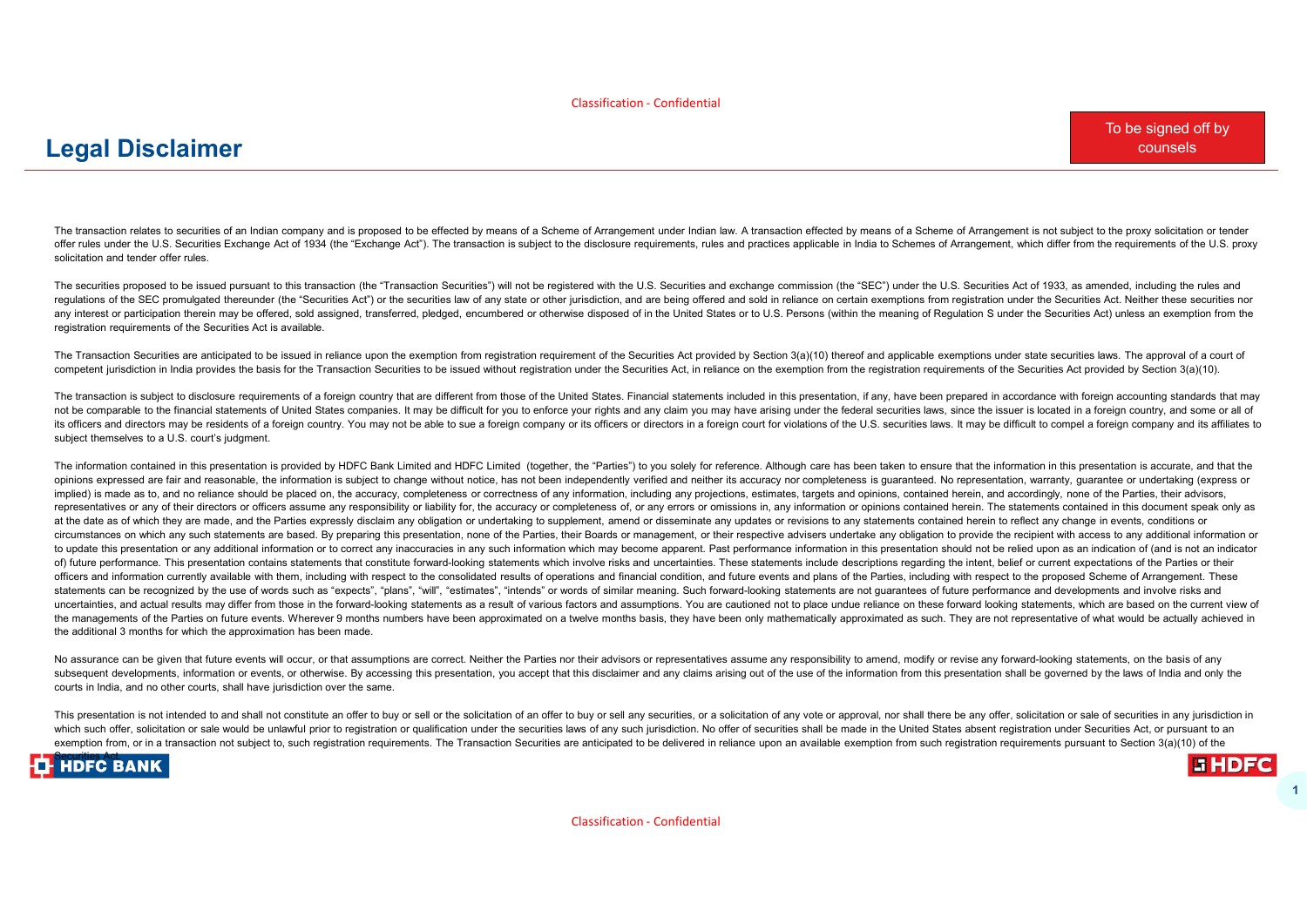### Transaction overview

|                                        | <b>Classification - Confidential</b>                                                                                                                                                                                                                                   |
|----------------------------------------|------------------------------------------------------------------------------------------------------------------------------------------------------------------------------------------------------------------------------------------------------------------------|
| <b>Transaction overview</b>            |                                                                                                                                                                                                                                                                        |
|                                        |                                                                                                                                                                                                                                                                        |
|                                        |                                                                                                                                                                                                                                                                        |
| <b>Transaction</b><br><b>Structure</b> | • HDFC Limited, India's largest housing finance company with a total AUM of INR 5.26 Tn <sup>(3)</sup> and a market cap of INR 4.44 Tn <sup>(1)</sup> will merge into HDFC<br>Bank, India's largest private sector bank by assets with market cap of c. INR 8.35 Tn(1) |
|                                        | Subsidiary/associates of HDFC Limited will become subsidiary/associates of HDFC Bank<br>$\bullet$                                                                                                                                                                      |
|                                        | Shareholders of HDFC Limited as on record date will receive 42 shares of HDFC Bank (FV Re. 1/- each) for 25 shares of HDFC Limited (FV Rs. 2/-<br>$\bullet$<br>each)                                                                                                   |
| Pro-forma<br><b>Shareholding</b>       | • HDFC Limited's shareholding in HDFC Bank will be extinguished as per the scheme of amalgamation ("Scheme") upon the Scheme becoming<br>effective                                                                                                                     |
|                                        | • Post the above, HDFC Bank will be 100% owned by public shareholders and existing shareholders of HDFC Limited will own 41% of HDFC Bank <sup>(2)</sup>                                                                                                               |
| <b>Closing Timeline</b>                | • Transaction completion is subject to shareholders, creditors and regulatory approvals including from RBI, IRDAI, CCI, SEBI and Stock Exchange                                                                                                                        |
| and Approvals                          | • Closing is expected to be achieved within ~[18] months, subject to completion of regulatory approvals and other customary closing conditions                                                                                                                         |



1. Market cap as of 1st April 2022 2. Shareholding post closing on a fully diluted basis 3. As of Dec 31st, 2021; Net Advances

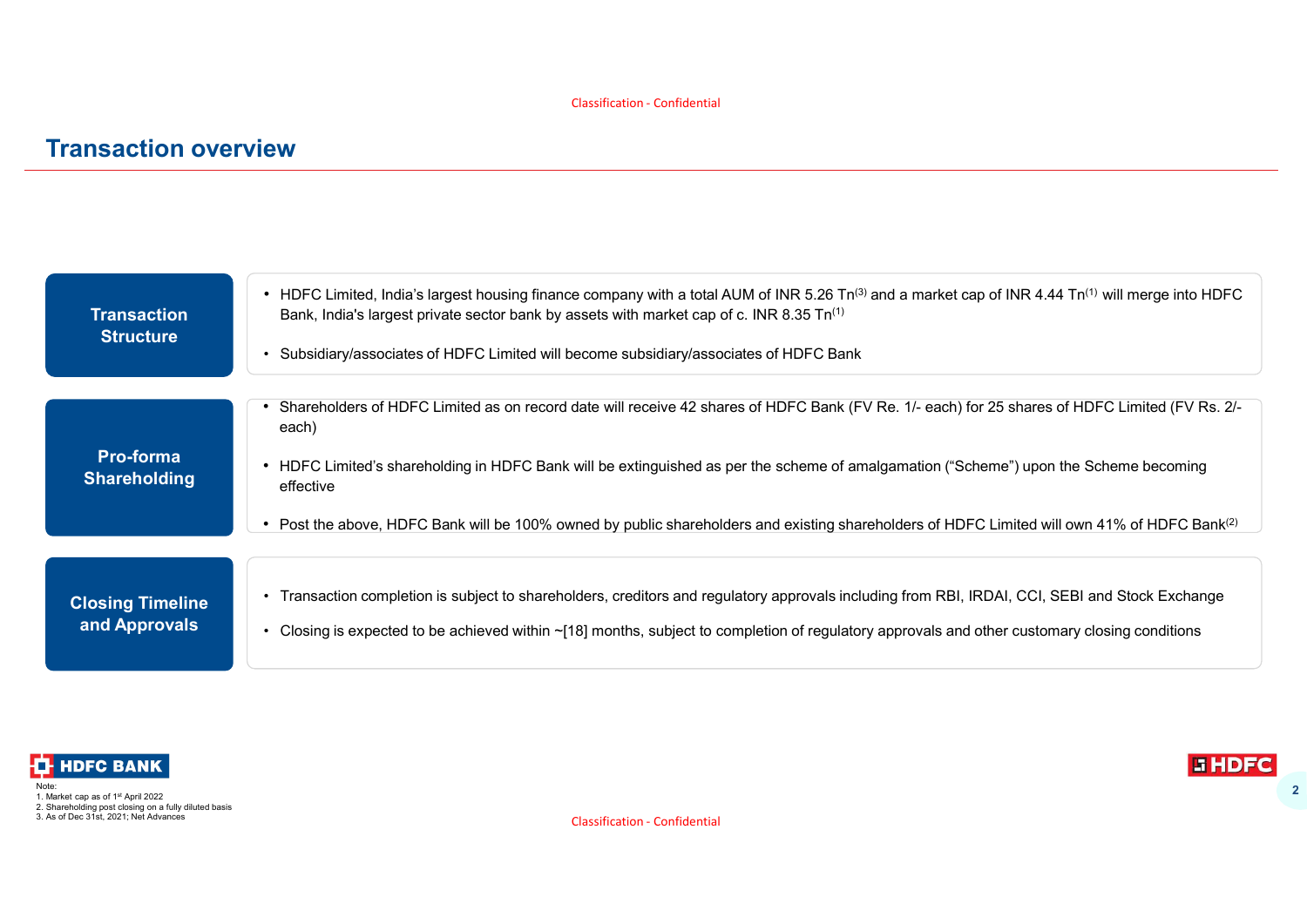



3

Classification - Confidential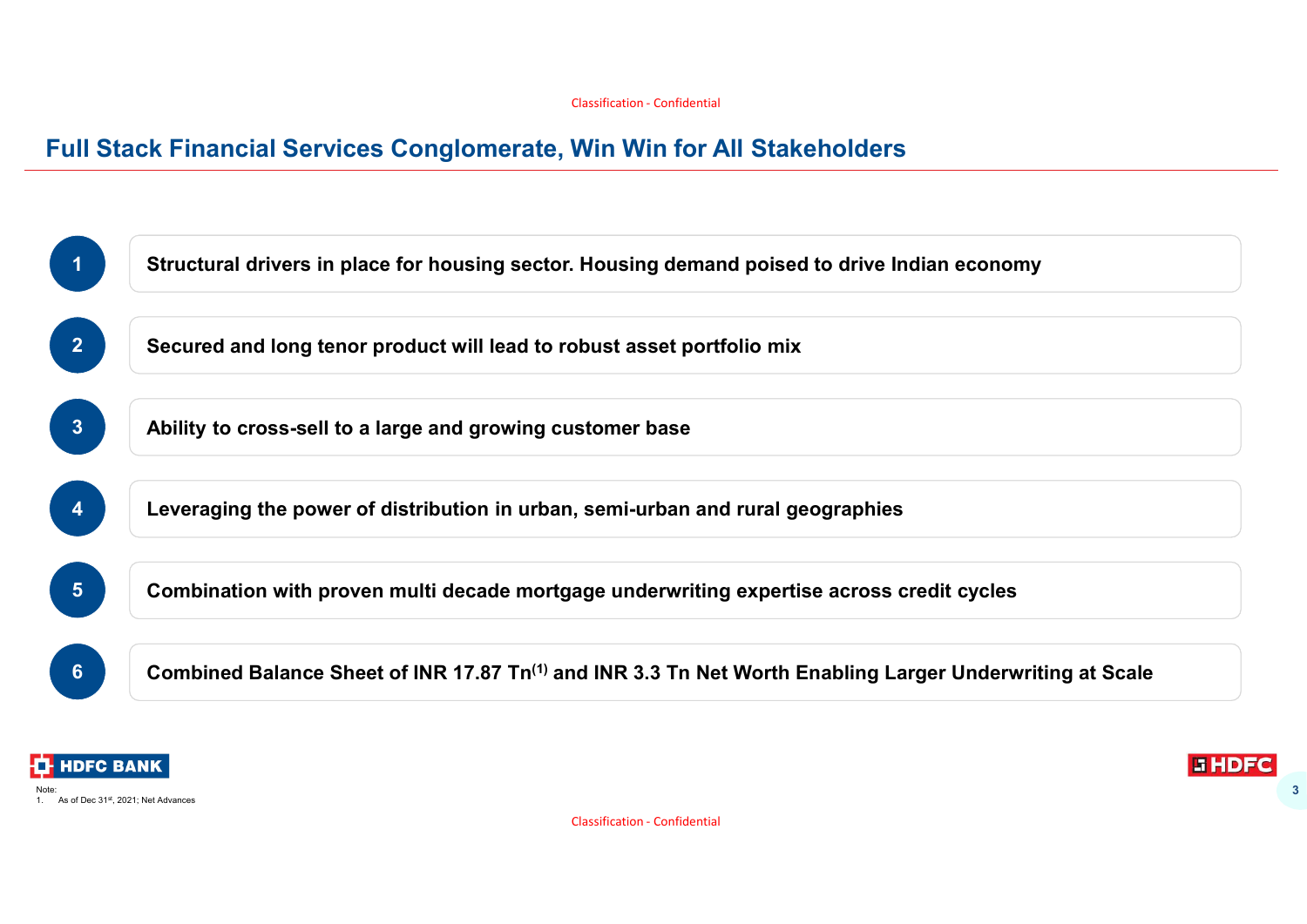#### Secured and long tenor product will lead to robust asset portfolio mix





Note: 1. As of Dec 31<sup>st</sup>, 2021<br>2. Net Advances Net Advances



Classification - Confidential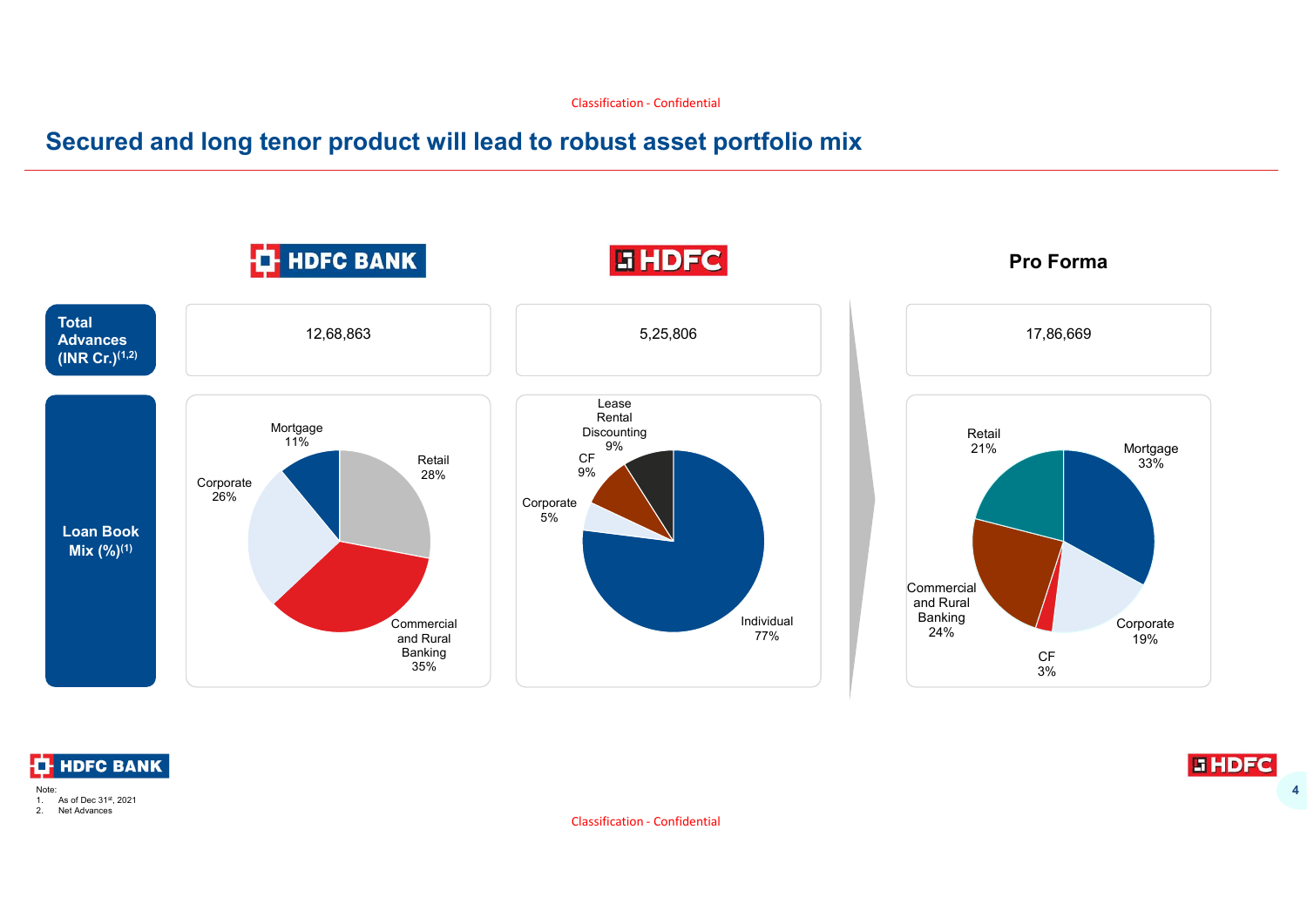#### Classification - Confidential Combination at the Right Time: Mortgages at the Cusp of Growth Enhancing Customer Lifetime Value



1. Maximum tenor

Classification - Confidential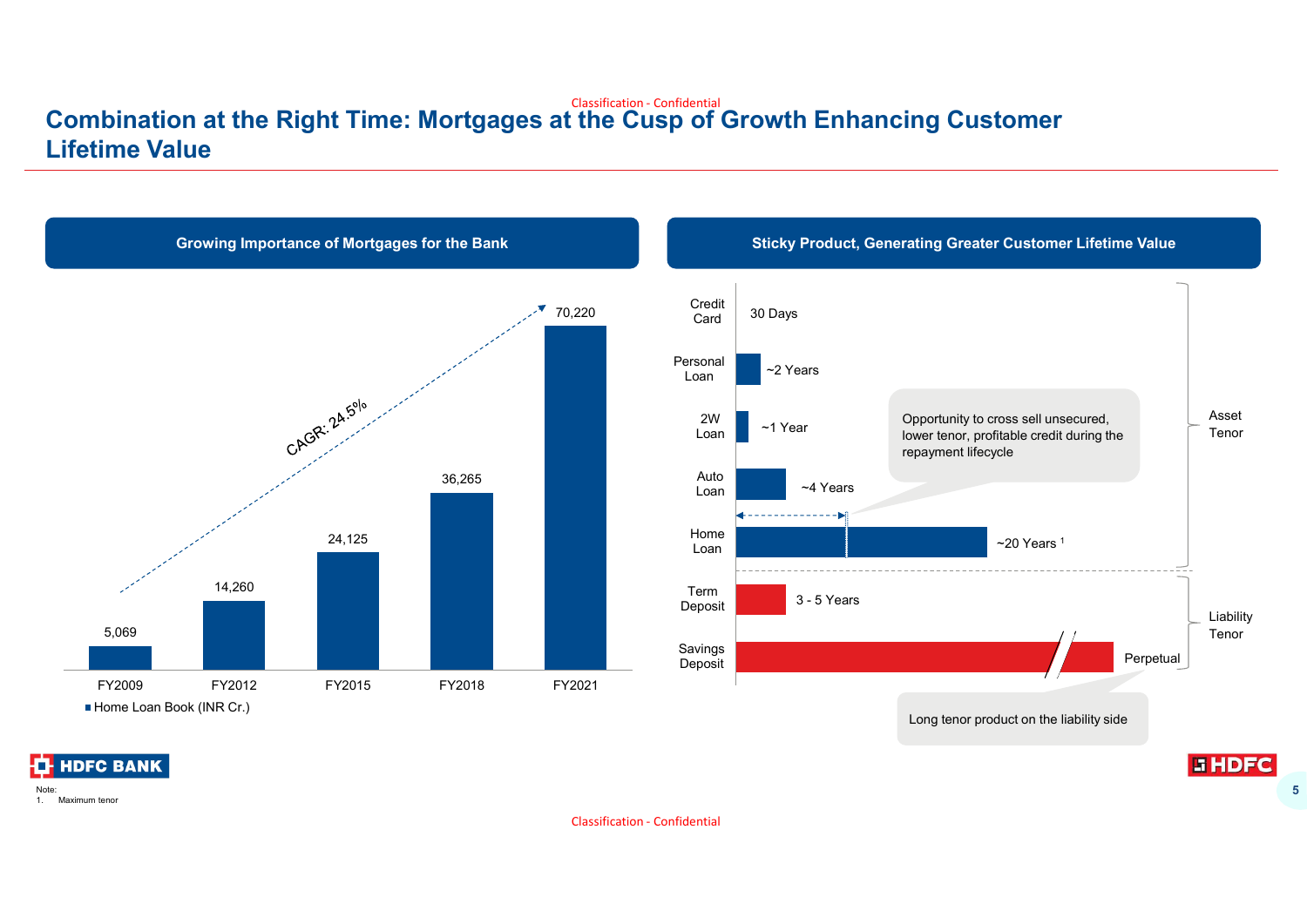#### Classification - Confidential

#### Leveraging the Power of Branch Banking: Well Poised for Sourcing Deposits and Housing Loans



Classification - Confidential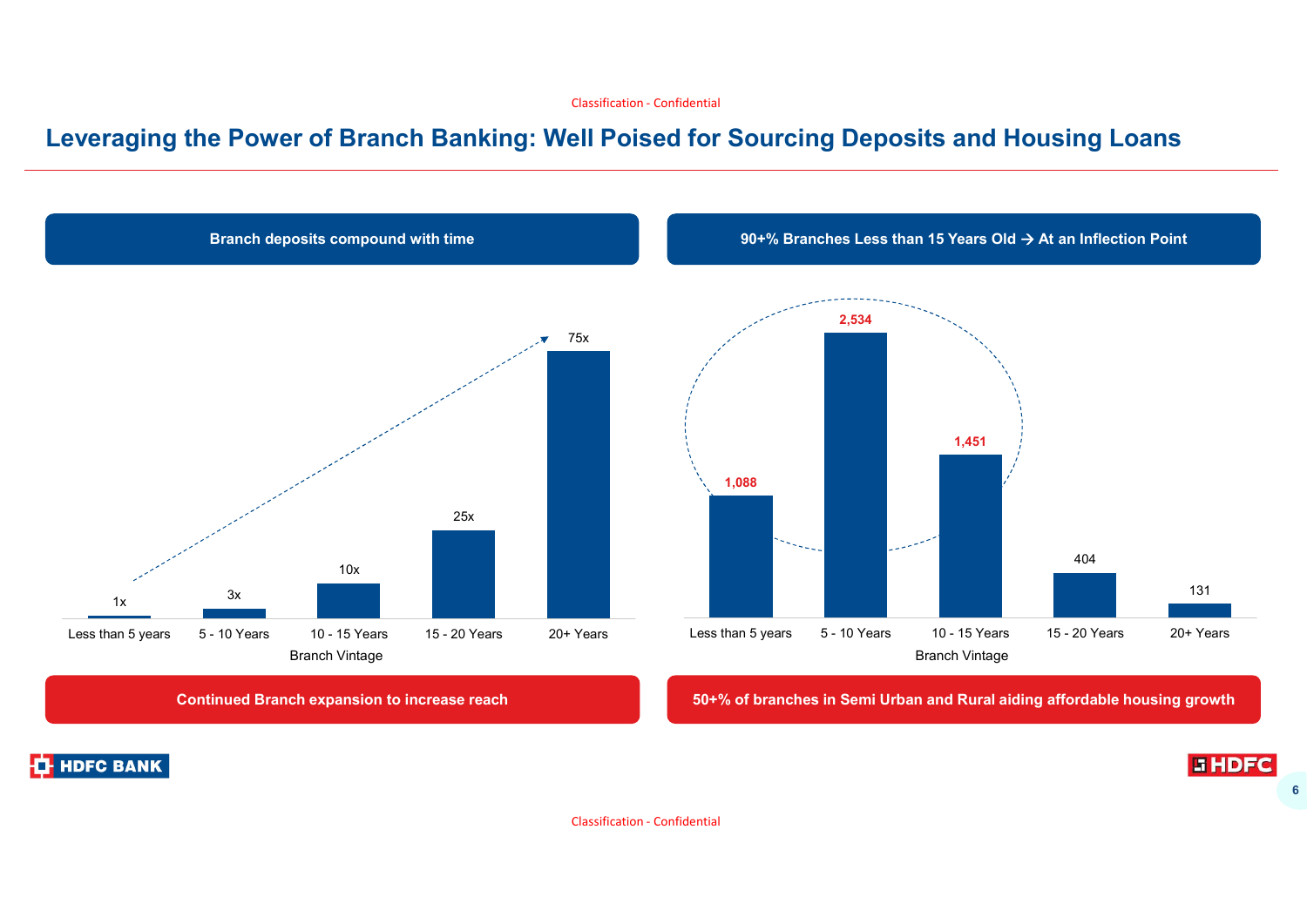## Ability to Better Cross Sell with full suite of financial Products



**THE HDFC BANK** 

7

**GHDFC** 

Classification - Confidential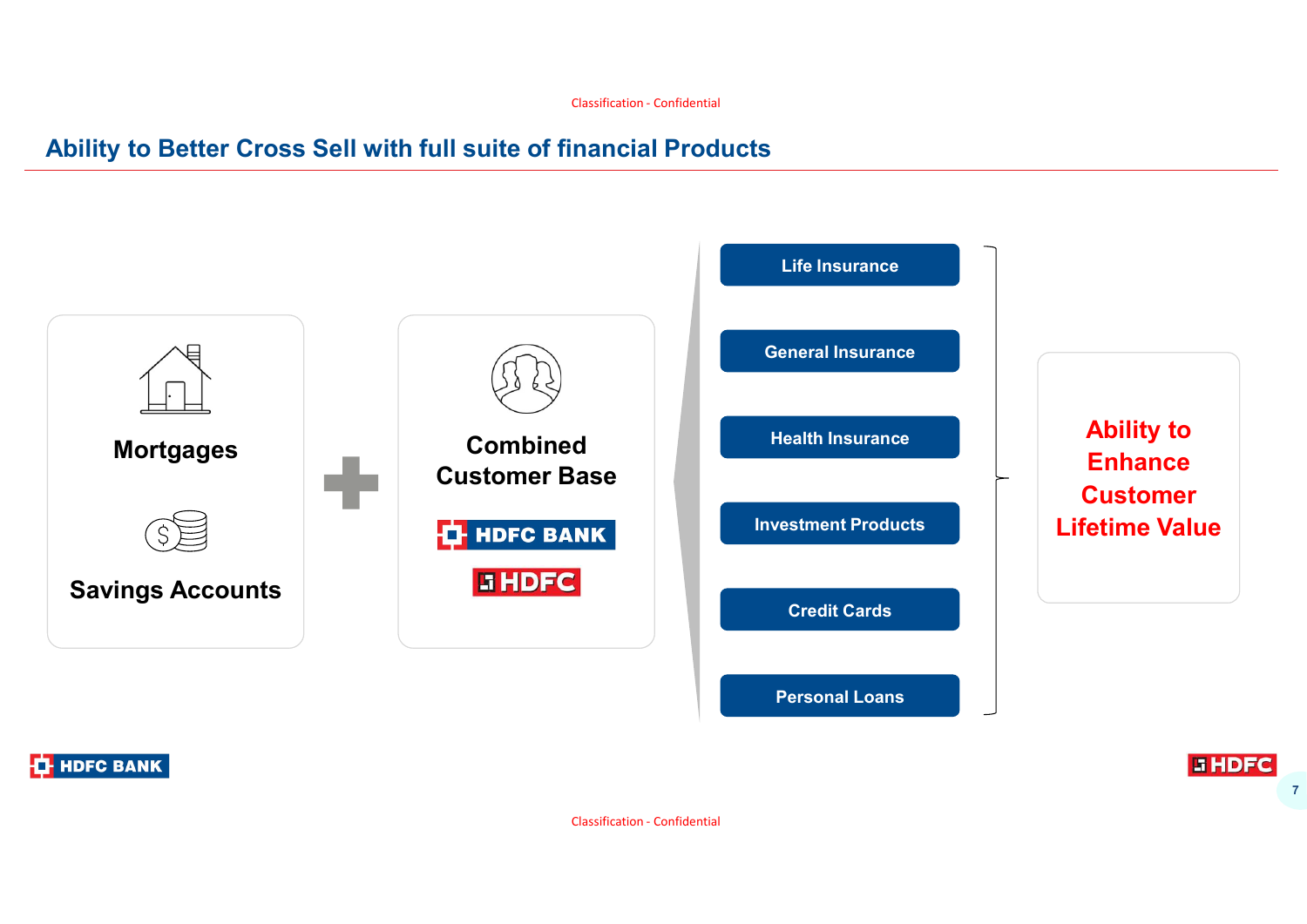#### Combination with Deep Multi-Decade Mortgage Underwriting Expertise Across Cycles

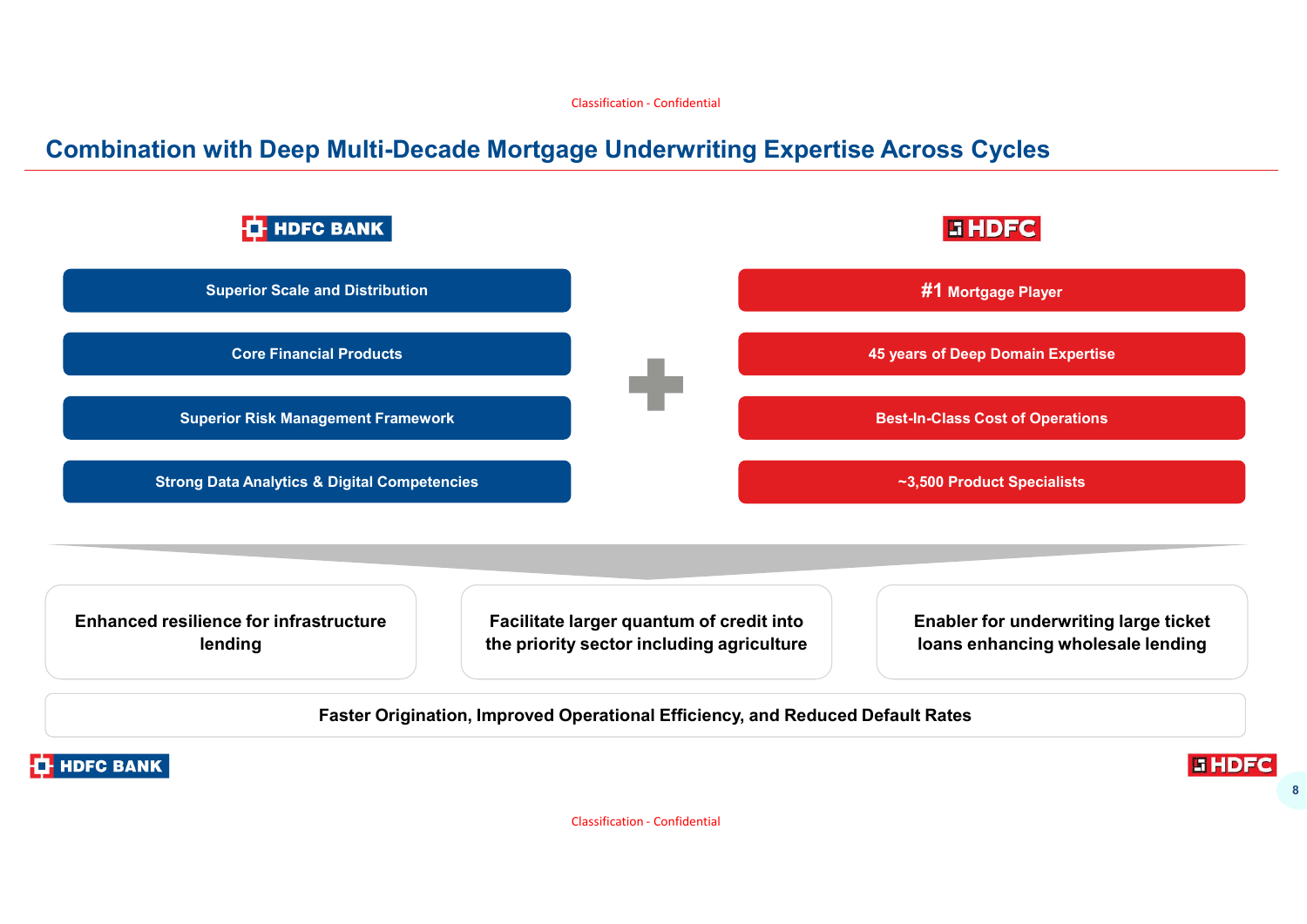# Seam-less Integration

| <b>People</b>                         | Complementary human capital                                                                             |
|---------------------------------------|---------------------------------------------------------------------------------------------------------|
| <b>Processes</b>                      | Well-entrenched and aligned processes would reduce lead time typically needed to unlock synergies       |
| <b>Infrastructure</b>                 | Minimal need towards optimization of any physical infrastructure assets                                 |
| <b>Adjust to Bank</b><br><b>Model</b> | Lead time till transaction completion provides opportunity to normalize for adjustment to banking model |
| <b>Limited Disruption</b>             | Existing arrangement on Mortgages to continue; Ability to further scale up during before effective date |
| <b>T</b> -HDFC BANK                   | <b>EHDFC</b>                                                                                            |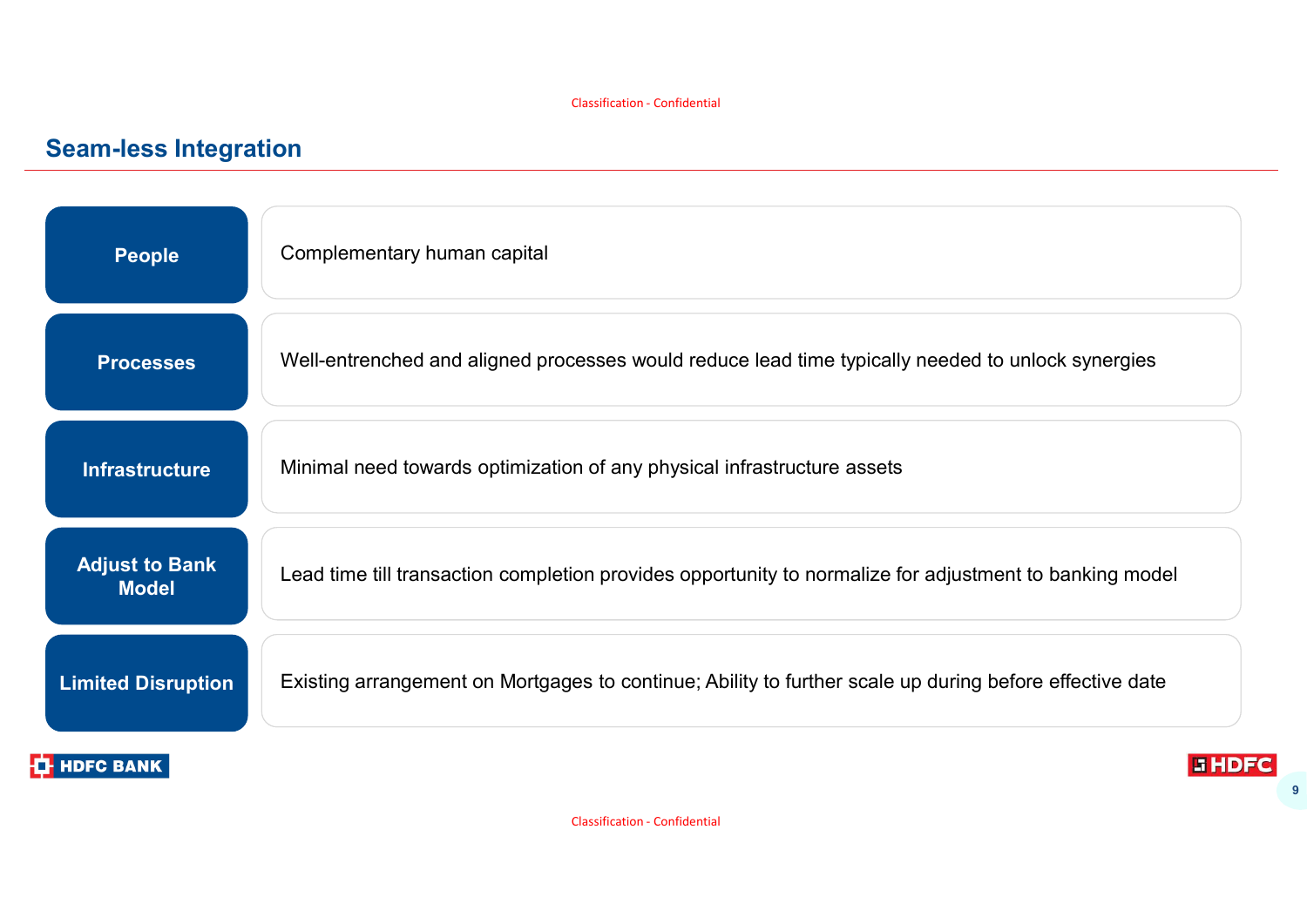#### Pro Forma Impact on Key Metrics







1. Standalone, as of Dec 31<sup>st</sup>, 2021; Basis addition without adjustments to bank model. Not to be considered as continuing in the future.

Classification - Confidential

**GHDF** 10